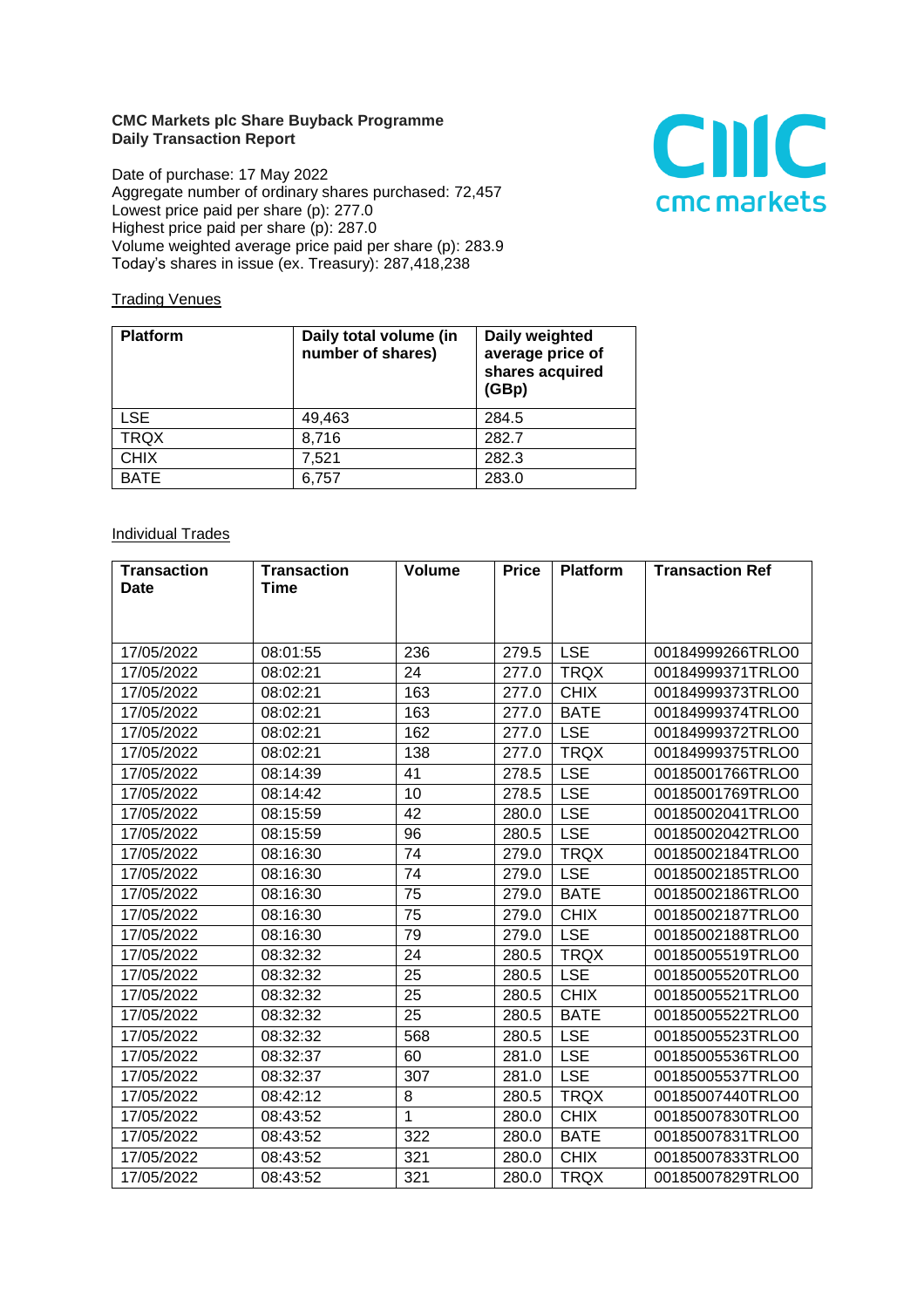| 17/05/2022 | 08:43:52 | 321 | 280.0 | <b>LSE</b>  | 00185007832TRLO0 |
|------------|----------|-----|-------|-------------|------------------|
| 17/05/2022 | 08:43:52 | 448 | 280.5 | <b>TRQX</b> | 00185007834TRLO0 |
| 17/05/2022 | 08:43:52 | 367 | 280.5 | <b>CHIX</b> | 00185007835TRLO0 |
| 17/05/2022 | 09:13:55 | 1   | 280.0 | <b>TRQX</b> | 00185014451TRLO0 |
| 17/05/2022 | 09:44:03 | 1   | 280.0 | <b>BATE</b> | 00185021196TRLO0 |
| 17/05/2022 | 09:58:59 | 1   | 280.0 | <b>LSE</b>  | 00185024334TRLO0 |
| 17/05/2022 | 10:31:54 | 371 | 280.0 | <b>TRQX</b> | 00185032426TRLO0 |
| 17/05/2022 | 10:31:54 | 371 | 280.0 | <b>LSE</b>  | 00185032427TRLO0 |
| 17/05/2022 | 10:31:54 | 371 | 280.0 | <b>BATE</b> | 00185032428TRLO0 |
| 17/05/2022 | 10:31:54 | 372 | 280.0 | <b>CHIX</b> | 00185032429TRLO0 |
| 17/05/2022 | 10:31:54 | 373 | 279.0 | <b>LSE</b>  | 00185032430TRLO0 |
| 17/05/2022 | 10:31:55 | 672 | 281.5 | <b>LSE</b>  | 00185032431TRLO0 |
| 17/05/2022 | 10:31:55 | 372 | 282.0 | <b>CHIX</b> | 00185032432TRLO0 |
| 17/05/2022 | 10:35:00 | 128 | 281.5 | <b>TRQX</b> | 00185033205TRLO0 |
| 17/05/2022 | 10:35:00 | 372 | 281.5 | <b>LSE</b>  | 00185033206TRLO0 |
| 17/05/2022 | 10:35:00 | 244 | 281.5 | <b>TRQX</b> | 00185033207TRLO0 |
| 17/05/2022 | 10:35:00 | 372 | 281.5 | <b>BATE</b> | 00185033208TRLO0 |
| 17/05/2022 | 10:35:00 | 852 | 281.5 | <b>CHIX</b> | 00185033209TRLO0 |
| 17/05/2022 | 10:35:00 | 358 | 281.5 | <b>CHIX</b> | 00185033210TRLO0 |
| 17/05/2022 | 10:39:27 | 142 | 281.0 | <b>BATE</b> | 00185034202TRLO0 |
| 17/05/2022 | 13:23:18 | 61  | 281.5 | <b>BATE</b> | 00185069236TRLO0 |
| 17/05/2022 | 13:23:20 | 173 | 282.5 | <b>LSE</b>  | 00185069243TRLO0 |
| 17/05/2022 | 13:23:20 | 430 | 283.5 | <b>LSE</b>  | 00185069244TRLO0 |
| 17/05/2022 | 13:23:20 | 207 | 284.5 | <b>LSE</b>  | 00185069245TRLO0 |
| 17/05/2022 | 13:23:20 | 291 | 284.5 | <b>LSE</b>  | 00185069246TRLO0 |
| 17/05/2022 | 13:23:20 | 174 | 284.0 | <b>BATE</b> | 00185069247TRLO0 |
| 17/05/2022 | 13:23:23 | 496 | 283.5 | <b>LSE</b>  | 00185069259TRLO0 |
| 17/05/2022 | 13:23:23 | 496 | 283.5 | <b>TRQX</b> | 00185069260TRLO0 |
| 17/05/2022 | 13:23:23 | 496 | 283.5 | <b>CHIX</b> | 00185069261TRLO0 |
| 17/05/2022 | 13:23:23 | 883 | 283.5 | <b>BATE</b> | 00185069262TRLO0 |
| 17/05/2022 | 13:23:25 | 372 | 283.5 | <b>LSE</b>  | 00185069270TRLO0 |
| 17/05/2022 | 13:23:25 | 372 | 283.5 | <b>TRQX</b> | 00185069271TRLO0 |
| 17/05/2022 | 13:23:25 | 369 | 283.5 | <b>BATE</b> | 00185069272TRLO0 |
| 17/05/2022 | 13:23:25 | 372 | 283.5 | <b>CHIX</b> | 00185069273TRLO0 |
| 17/05/2022 | 13:23:25 | 3   | 283.5 | <b>BATE</b> | 00185069274TRLO0 |
| 17/05/2022 | 13:23:40 | 165 | 284.0 | <b>LSE</b>  | 00185069320TRLO0 |
| 17/05/2022 | 13:23:40 | 165 | 284.5 | <b>BATE</b> | 00185069321TRLO0 |
| 17/05/2022 | 13:44:13 | 481 | 284.0 | <b>LSE</b>  | 00185074116TRLO0 |
| 17/05/2022 | 13:44:13 | 103 | 284.0 | <b>TRQX</b> | 00185074117TRLO0 |
| 17/05/2022 | 13:44:13 | 61  | 284.0 | <b>TRQX</b> | 00185074118TRLO0 |
| 17/05/2022 | 13:44:13 | 146 | 284.0 | <b>CHIX</b> | 00185074119TRLO0 |
| 17/05/2022 | 13:44:13 | 19  | 284.0 | <b>CHIX</b> | 00185074121TRLO0 |
| 17/05/2022 | 13:44:13 | 53  | 284.0 | <b>BATE</b> | 00185074120TRLO0 |
| 17/05/2022 | 13:53:56 | 6   | 283.5 | <b>TRQX</b> | 00185076298TRLO0 |
| 17/05/2022 | 13:53:56 | 198 | 283.5 | <b>LSE</b>  | 00185076299TRLO0 |
| 17/05/2022 | 13:53:56 | 104 | 283.5 | <b>LSE</b>  | 00185076300TRLO0 |
| 17/05/2022 | 13:53:56 | 6   | 283.5 | <b>CHIX</b> | 00185076301TRLO0 |
| 17/05/2022 | 13:53:56 | 6   | 283.5 | <b>BATE</b> | 00185076302TRLO0 |
| 17/05/2022 | 13:53:56 | 32  | 283.5 | <b>CHIX</b> | 00185076303TRLO0 |
| 17/05/2022 | 13:53:58 | 372 | 283.0 | <b>LSE</b>  | 00185076305TRLO0 |
| 17/05/2022 | 13:53:58 | 233 | 283.0 | <b>TRQX</b> | 00185076306TRLO0 |
| 17/05/2022 | 13:53:58 | 143 | 283.0 | <b>CHIX</b> | 00185076307TRLO0 |
| 17/05/2022 | 13:53:58 | 194 | 283.0 | <b>CHIX</b> | 00185076309TRLO0 |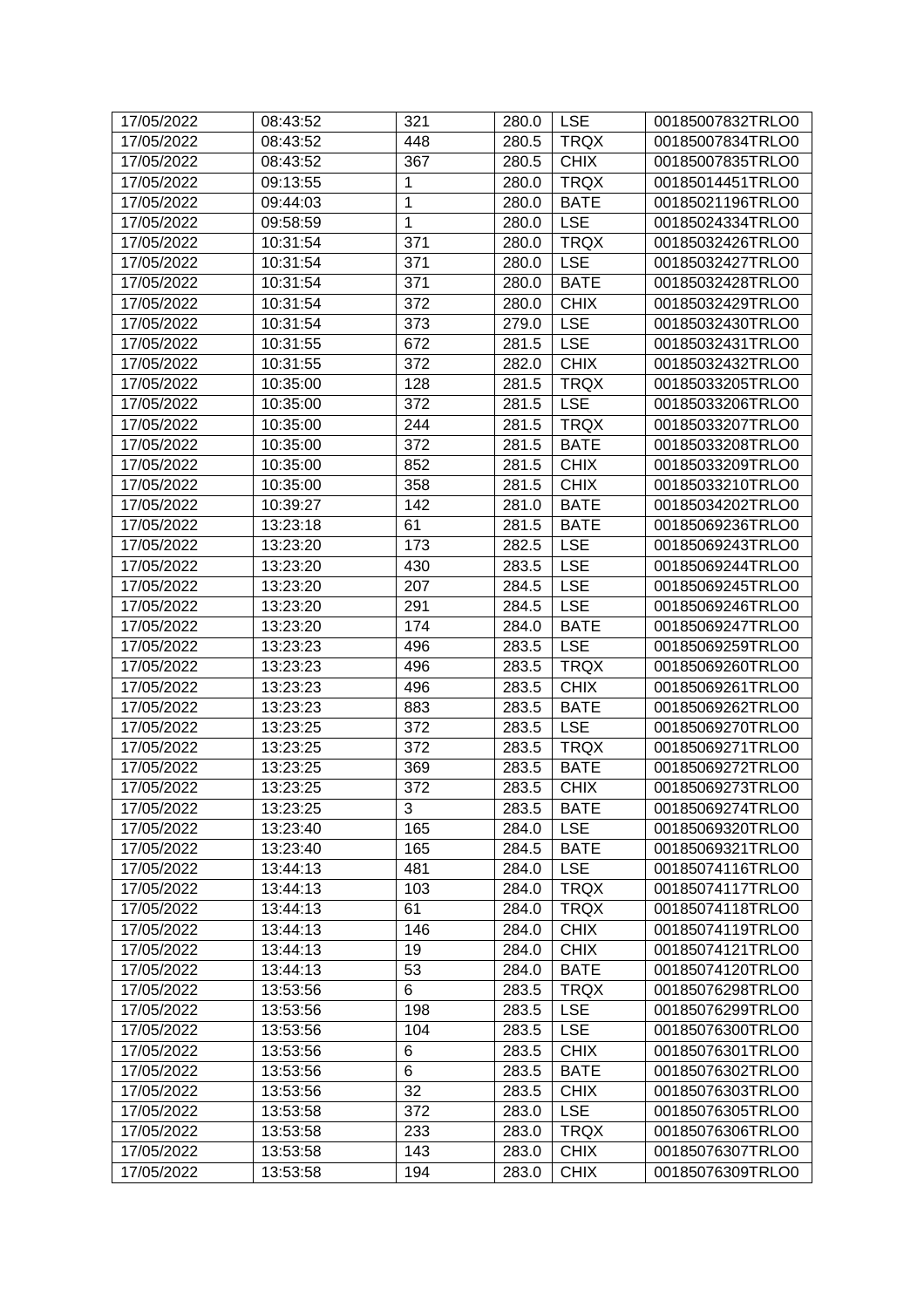| 17/05/2022 | 13:53:58 | 35           | 283.0 | <b>CHIX</b> | 00185076310TRLO0 |
|------------|----------|--------------|-------|-------------|------------------|
| 17/05/2022 | 13:53:58 | 54           | 283.0 | <b>BATE</b> | 00185076308TRLO0 |
| 17/05/2022 | 13:53:58 | 40           | 283.0 | <b>BATE</b> | 00185076311TRLO0 |
| 17/05/2022 | 14:18:40 | 372          | 282.0 | <b>TRQX</b> | 00185082010TRLO0 |
| 17/05/2022 | 14:18:40 | 372          | 282.0 | <b>LSE</b>  | 00185082011TRLO0 |
| 17/05/2022 | 14:18:40 | 372          | 282.0 | <b>CHIX</b> | 00185082012TRLO0 |
| 17/05/2022 | 14:18:40 | 372          | 282.0 | <b>BATE</b> | 00185082013TRLO0 |
| 17/05/2022 | 14:43:37 | 358          | 283.5 | <b>LSE</b>  | 00185096564TRLO0 |
| 17/05/2022 | 14:51:23 | 351          | 283.5 | <b>LSE</b>  | 00185100953TRLO0 |
| 17/05/2022 | 14:51:23 | 82           | 284.0 | <b>LSE</b>  | 00185100954TRLO0 |
| 17/05/2022 | 14:51:23 | 290          | 284.0 | <b>LSE</b>  | 00185100955TRLO0 |
| 17/05/2022 | 14:56:00 | 413          | 283.5 | <b>LSE</b>  | 00185103405TRLO0 |
| 17/05/2022 | 14:56:00 | 372          | 283.5 | <b>TRQX</b> | 00185103406TRLO0 |
| 17/05/2022 | 14:56:00 | 372          | 283.5 | <b>BATE</b> | 00185103407TRLO0 |
| 17/05/2022 | 14:56:00 | 372          | 283.5 | <b>CHIX</b> | 00185103408TRLO0 |
| 17/05/2022 | 14:56:00 | 256          | 283.5 | <b>CHIX</b> | 00185103409TRLO0 |
| 17/05/2022 | 14:56:00 | 16           | 283.5 | <b>CHIX</b> | 00185103410TRLO0 |
| 17/05/2022 | 14:56:00 | 20           | 283.5 | <b>CHIX</b> | 00185103411TRLO0 |
| 17/05/2022 | 15:11:02 | 372          | 283.0 | <b>TRQX</b> | 00185111115TRLO0 |
| 17/05/2022 | 15:11:02 | 350          | 283.0 | <b>BATE</b> | 00185111116TRLO0 |
| 17/05/2022 | 15:11:02 | 372          | 283.0 | <b>CHIX</b> | 00185111117TRLO0 |
| 17/05/2022 | 15:11:02 | 372          | 283.0 | <b>LSE</b>  | 00185111118TRLO0 |
| 17/05/2022 | 15:11:02 | 22           | 283.0 | <b>BATE</b> | 00185111119TRLO0 |
| 17/05/2022 | 15:28:02 | 350          | 283.0 | <b>CHIX</b> | 00185117905TRLO0 |
| 17/05/2022 | 15:30:30 | 372          | 283.0 | <b>TRQX</b> | 00185119117TRLO0 |
| 17/05/2022 | 15:30:30 | 372          | 283.0 | <b>LSE</b>  | 00185119118TRLO0 |
| 17/05/2022 | 15:30:30 | 372          | 283.0 | <b>BATE</b> | 00185119119TRLO0 |
| 17/05/2022 | 15:30:30 | 22           | 283.0 | <b>CHIX</b> | 00185119120TRLO0 |
| 17/05/2022 | 15:34:14 | 717          | 283.0 | <b>TRQX</b> | 00185120508TRLO0 |
| 17/05/2022 | 15:34:14 | 255          | 283.0 | <b>LSE</b>  | 00185120509TRLO0 |
| 17/05/2022 | 15:34:14 | 5            | 283.0 | <b>TRQX</b> | 00185120510TRLO0 |
| 17/05/2022 | 15:34:14 | 256          | 283.0 | <b>BATE</b> | 00185120511TRLO0 |
| 17/05/2022 | 15:34:14 | 255          | 283.0 | <b>CHIX</b> | 00185120512TRLO0 |
| 17/05/2022 | 15:40:02 | 350          | 283.0 | <b>TRQX</b> | 00185123445TRLO0 |
| 17/05/2022 | 15:45:48 | 367          | 283.0 | <b>TRQX</b> | 00185126504TRLO0 |
| 17/05/2022 | 15:45:48 | 257          | 283.0 | <b>LSE</b>  | 00185126505TRLO0 |
| 17/05/2022 | 15:45:48 | 257          | 283.0 | <b>BATE</b> | 00185126506TRLO0 |
| 17/05/2022 | 15:45:48 | 257          | 283.0 | <b>CHIX</b> | 00185126507TRLO0 |
| 17/05/2022 | 15:45:48 | 270          | 283.0 | <b>TRQX</b> | 00185126508TRLO0 |
| 17/05/2022 | 15:45:48 | 447          | 283.0 | <b>TRQX</b> | 00185126509TRLO0 |
| 17/05/2022 | 15:49:02 | 216          | 283.5 | <b>CHIX</b> | 00185128027TRLO0 |
| 17/05/2022 | 15:49:02 | 347          | 283.5 | <b>TRQX</b> | 00185128029TRLO0 |
| 17/05/2022 | 15:49:02 | 348          | 283.5 | <b>BATE</b> | 00185128030TRLO0 |
| 17/05/2022 | 15:49:02 | 131          | 283.5 | <b>CHIX</b> | 00185128034TRLO0 |
| 17/05/2022 | 15:49:02 | 347          | 283.5 | <b>LSE</b>  | 00185128035TRLO0 |
| 17/05/2022 | 15:56:02 | 350          | 284.0 | <b>TRQX</b> | 00185131264TRLO0 |
| 17/05/2022 | 15:56:02 | 312          | 284.0 | <b>TRQX</b> | 00185131265TRLO0 |
| 17/05/2022 | 15:56:02 | 250          | 284.0 | <b>LSE</b>  | 00185131266TRLO0 |
| 17/05/2022 | 15:56:02 | 251          | 284.0 | <b>BATE</b> | 00185131267TRLO0 |
| 17/05/2022 | 15:56:02 | 251          | 284.0 | <b>CHIX</b> | 00185131268TRLO0 |
| 17/05/2022 | 15:59:00 | $\mathbf{1}$ | 284.0 | <b>BATE</b> | 00185132763TRLO0 |
| 17/05/2022 | 16:00:56 | 350          | 284.0 | <b>TRQX</b> | 00185133924TRLO0 |
| 17/05/2022 | 16:00:56 | 386          | 284.0 | <b>TRQX</b> | 00185133925TRLO0 |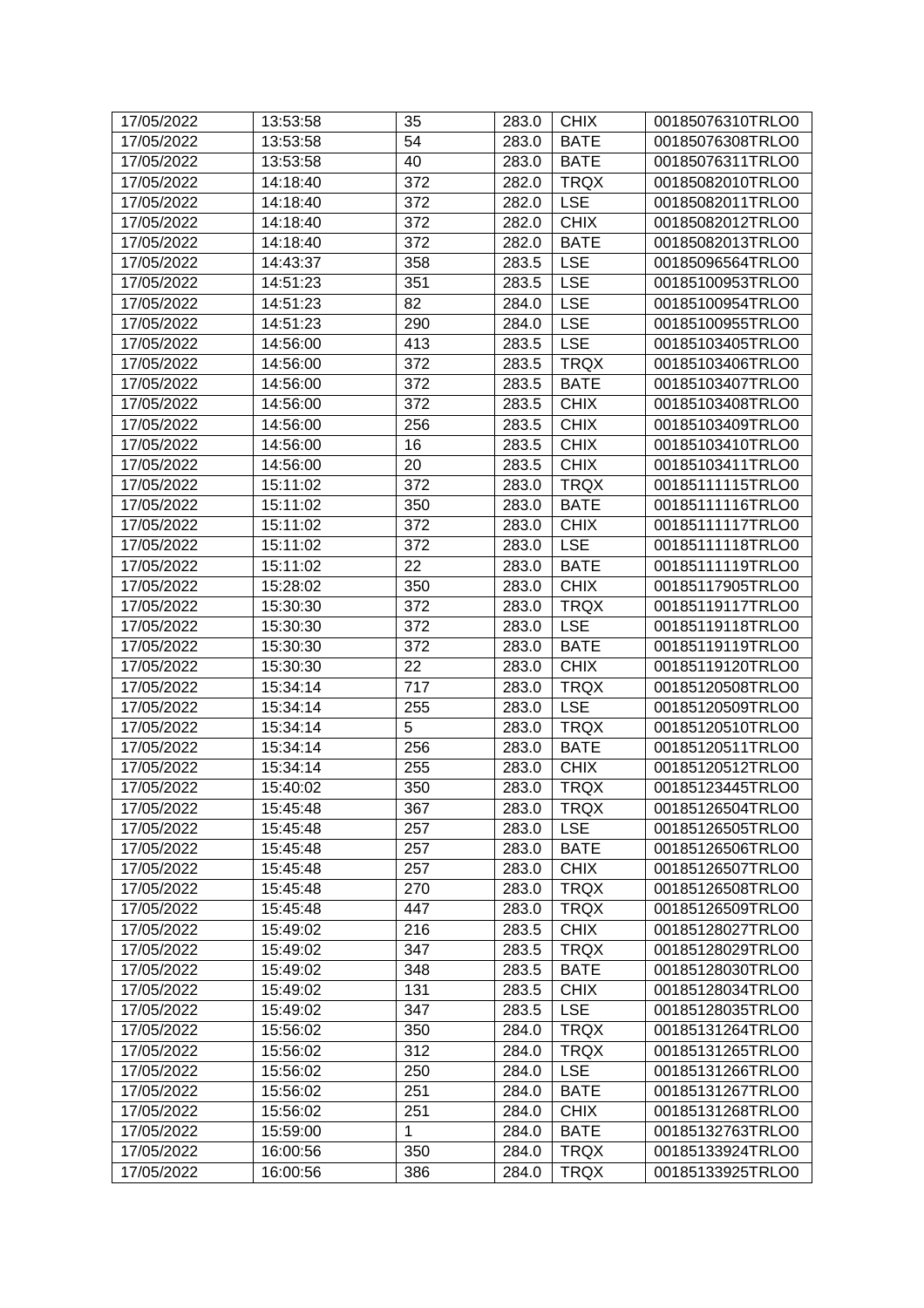| 17/05/2022 | 16:00:56 | 68             | 284.0 | <b>LSE</b>  | 00185133926TRLO0 |
|------------|----------|----------------|-------|-------------|------------------|
| 17/05/2022 | 16:00:56 | 68             | 284.0 | <b>BATE</b> | 00185133927TRLO0 |
| 17/05/2022 | 16:00:56 | 68             | 284.0 | <b>CHIX</b> | 00185133928TRLO0 |
| 17/05/2022 | 16:14:32 | 65             | 285.5 | <b>TRQX</b> | 00185141852TRLO0 |
| 17/05/2022 | 16:17:59 | 26             | 285.0 | <b>TRQX</b> | 00185144292TRLO0 |
| 17/05/2022 | 16:17:59 | 28             | 285.0 | <b>LSE</b>  | 00185144293TRLO0 |
| 17/05/2022 | 16:17:59 | 29             | 285.0 | <b>CHIX</b> | 00185144294TRLO0 |
| 17/05/2022 | 16:17:59 | 29             | 285.0 | <b>BATE</b> | 00185144295TRLO0 |
| 17/05/2022 | 16:18:59 | 150            | 285.5 | <b>LSE</b>  | 00185145057TRLO0 |
| 17/05/2022 | 16:19:01 | 60             | 286.0 | <b>LSE</b>  | 00185145088TRLO0 |
| 17/05/2022 | 16:22:07 | 147            | 286.0 | <b>LSE</b>  | 00185147142TRLO0 |
| 17/05/2022 | 16:22:07 | 93             | 286.0 | <b>LSE</b>  | 00185147143TRLO0 |
| 17/05/2022 | 16:22:07 | 179            | 286.5 | <b>LSE</b>  | 00185147146TRLO0 |
| 17/05/2022 | 16:22:07 | 192            | 286.5 | <b>LSE</b>  | 00185147147TRLO0 |
| 17/05/2022 | 16:22:10 | 103            | 286.0 | <b>LSE</b>  | 00185147171TRLO0 |
| 17/05/2022 | 16:22:10 | 544            | 286.5 | <b>LSE</b>  | 00185147172TRLO0 |
| 17/05/2022 | 16:22:10 | 40             | 286.5 | <b>LSE</b>  | 00185147173TRLO0 |
| 17/05/2022 | 16:22:13 | 185            | 286.5 | <b>LSE</b>  | 00185147205TRLO0 |
| 17/05/2022 | 16:22:24 | 74             | 286.5 | <b>LSE</b>  | 00185147336TRLO0 |
| 17/05/2022 | 16:22:28 | 110            | 286.5 | <b>LSE</b>  | 00185147382TRLO0 |
| 17/05/2022 | 16:22:31 | 41             | 286.5 | <b>LSE</b>  | 00185147440TRLO0 |
| 17/05/2022 | 16:22:34 | 44             | 286.5 | <b>LSE</b>  | 00185147482TRLO0 |
| 17/05/2022 | 16:22:37 | 16             | 286.5 | <b>LSE</b>  | 00185147504TRLO0 |
| 17/05/2022 | 16:22:40 | 18             | 286.5 | <b>LSE</b>  | 00185147524TRLO0 |
| 17/05/2022 | 16:22:43 | 6              | 286.5 | <b>LSE</b>  | 00185147542TRLO0 |
| 17/05/2022 | 16:22:46 | 7              | 286.5 | <b>LSE</b>  | 00185147567TRLO0 |
| 17/05/2022 | 16:22:49 | 3              | 286.5 | <b>LSE</b>  | 00185147593TRLO0 |
| 17/05/2022 | 16:22:52 | 3              | 286.5 | <b>LSE</b>  | 00185147621TRLO0 |
| 17/05/2022 | 16:22:55 | 1              | 286.5 | <b>LSE</b>  | 00185147663TRLO0 |
| 17/05/2022 | 16:23:05 | 185            | 287.0 | <b>BATE</b> | 00185147760TRLO0 |
| 17/05/2022 | 16:23:07 | 111            | 286.5 | <b>LSE</b>  | 00185147788TRLO0 |
| 17/05/2022 | 16:23:10 | 1              | 286.5 | <b>LSE</b>  | 00185147820TRLO0 |
| 17/05/2022 | 16:23:35 | 45             | 286.5 | <b>LSE</b>  | 00185148132TRLO0 |
| 17/05/2022 | 16:23:37 | 24             | 286.5 | <b>LSE</b>  | 00185148150TRLO0 |
| 17/05/2022 | 16:23:40 | 18             | 286.5 | $ $ LSE     | 00185148174TRLO0 |
| 17/05/2022 | 16:23:43 | 10             | 286.5 | <b>LSE</b>  | 00185148208TRLO0 |
| 17/05/2022 | 16:23:46 | $\overline{7}$ | 286.5 | <b>LSE</b>  | 00185148261TRLO0 |
| 17/05/2022 | 16:23:49 | 4              | 286.5 | <b>LSE</b>  | 00185148299TRLO0 |
| 17/05/2022 | 16:23:52 | 3              | 286.5 | <b>LSE</b>  | 00185148337TRLO0 |
| 17/05/2022 | 16:23:55 | 1              | 286.5 | <b>LSE</b>  | 00185148380TRLO0 |
| 17/05/2022 | 16:23:58 | 1              | 286.5 | <b>LSE</b>  | 00185148427TRLO0 |
| 17/05/2022 | 16:25:03 | 1              | 285.5 | <b>LSE</b>  | 00185149276TRLO0 |
| 17/05/2022 | 16:25:03 | 184            | 285.5 | <b>TRQX</b> | 00185149277TRLO0 |
| 17/05/2022 | 16:25:03 | 197            | 285.5 | <b>BATE</b> | 00185149278TRLO0 |
| 17/05/2022 | 16:25:03 | 185            | 285.5 | <b>CHIX</b> | 00185149279TRLO0 |
| 17/05/2022 | 16:25:03 | 398            | 286.5 | <b>BATE</b> | 00185149280TRLO0 |
| 17/05/2022 | 16:35:26 | 669            | 285.0 | <b>LSE</b>  | 00185158050TRLO0 |
| 17/05/2022 | 16:35:26 | 449            | 285.0 | <b>LSE</b>  | 00185158052TRLO0 |
| 17/05/2022 | 16:35:26 | 4,565          | 285.0 | <b>LSE</b>  | 00185158053TRLO0 |
| 17/05/2022 | 16:35:26 | 2,850          | 285.0 | <b>LSE</b>  | 00185158054TRLO0 |
| 17/05/2022 | 16:35:26 | 591            | 285.0 | <b>LSE</b>  | 00185158055TRLO0 |
| 17/05/2022 | 16:35:26 | 7,503          | 285.0 | <b>LSE</b>  | 00185158056TRLO0 |
| 17/05/2022 | 16:35:26 | 3,295          | 285.0 | <b>LSE</b>  | 00185158057TRLO0 |